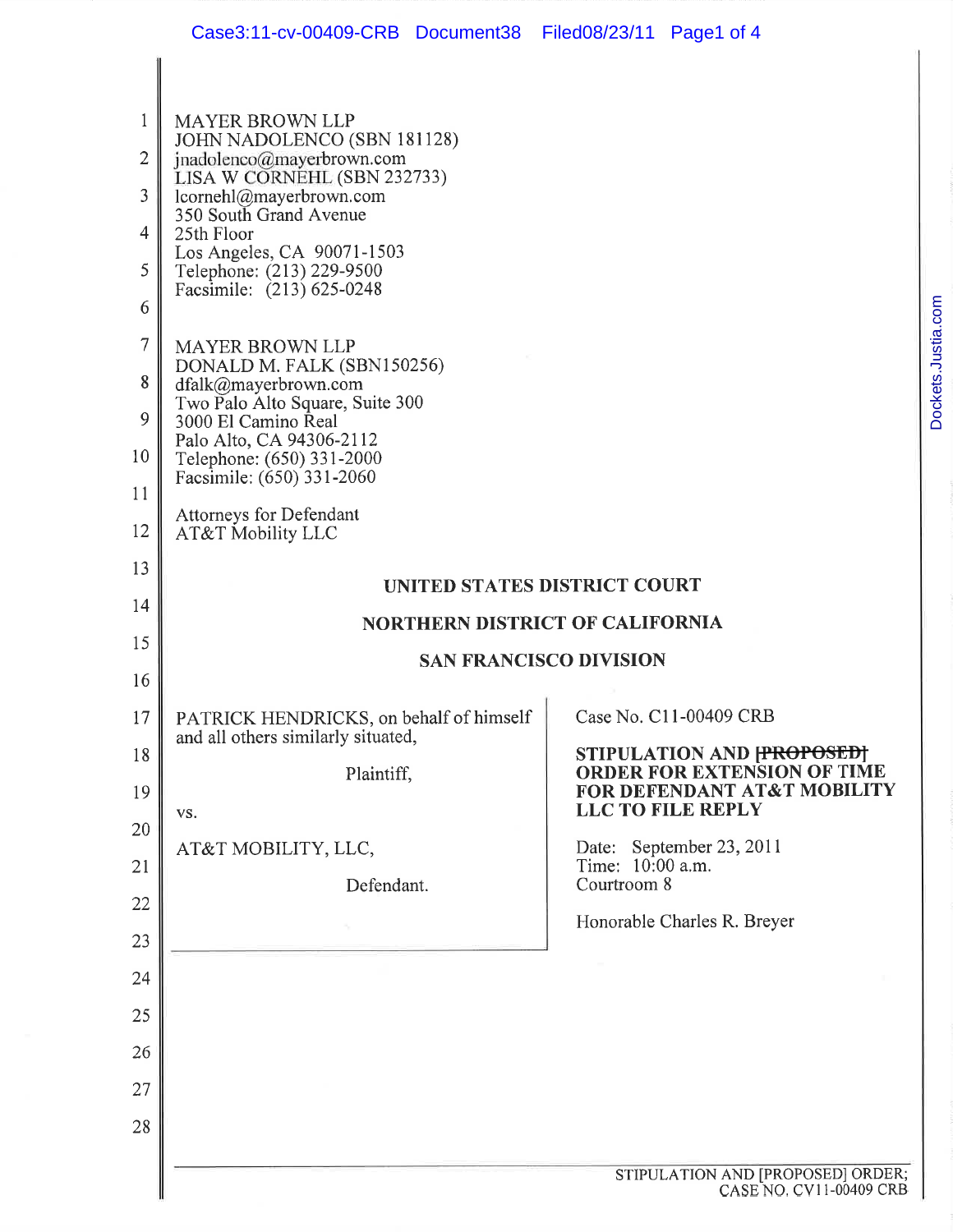## Case3:11-cv-00409-CRB Document38 Filed08/23/11 Page2 of 4

I

ă.

 $\tilde{s}$ 

| $\mathbf{1}$   |                                                                                     | WHEREAS, on July 7, 2011, defendant AT&T Mobility LLC ("ATTM") filed a Motion                     |
|----------------|-------------------------------------------------------------------------------------|---------------------------------------------------------------------------------------------------|
| $\overline{2}$ |                                                                                     | to Compel Arbitration and to Stay Case, and on August 8, 2011, plaintiff Patrick Hendricks filed  |
| 3              | an Opposition to that motion;                                                       |                                                                                                   |
| 4              |                                                                                     | WHEREAS, pursuant to this Court's docket entry of July 7, 2011, ATTM's current                    |
| 5              |                                                                                     | deadline to file a Reply in support of its motion is August 29, 2011, which is 25 days before the |
| 6              | scheduled hearing date on September 23, 2011;                                       |                                                                                                   |
| 7              |                                                                                     | WHEREAS, as set forth in the accompany Declaration of Kevin Ranlett, and pursuant to              |
| 8              | Local Rules 6-1 and 6-2, ATTM requests an additional eleven days to file its Reply; |                                                                                                   |
| 9              |                                                                                     | WHEREAS, an extension to September 9, 2011 for ATTM to file its Reply would not                   |
| 10             | affect the hearing date on ATTM's motion; and                                       |                                                                                                   |
| 11             | WHEREAS, plaintiff stipulates to this request;                                      |                                                                                                   |
| 12             |                                                                                     | THEREFORE, IT IS HEREBY STIPULATED that ATTM's time to file its Reply in                          |
| 13             |                                                                                     | support of its Motion to Compel Arbitration and to Stay Case shall be extended by eleven days to  |
| 14             | September 9, 2011.                                                                  |                                                                                                   |
| 15             |                                                                                     |                                                                                                   |
| 16             | <b>AGREED TO BY:</b>                                                                |                                                                                                   |
| 17             | <b>BURSOR &amp; FISHER, P.A.</b>                                                    | <b>MAYER BROWN LLP</b>                                                                            |
| 18             | By: /s/ Scott A, Bursor<br>Scott A. Bursor (CA Bar No. 276006)                      | By: /s/ John Nadolenco<br>John Nadolenco (CA Bar No. 181128)                                      |
| 19             |                                                                                     | 350 South Grand Avenue, 25th Floor                                                                |
| 20             | 369 Lexington Avenue, 10 <sup>th</sup> Floor<br>New York, NY 10017                  | Los Angeles, CA 90071-1503                                                                        |
| 21             | Telephone: (212) 989-9113<br>Facsimile: (212) 989-9163                              | Telephone:<br>$(213)$ 229-9500<br>Facsimile:<br>$(213) 625 - 0248$                                |
| 22             | Email: scott@bursor.com                                                             | Email: jnadolenco@mayerbrown.com                                                                  |
| 23             | L. Timothy Fisher (CA Bar No. 191626)                                               | Donald M. Falk (CA Bar No. 150256)<br><b>MAYER BROWN LLP</b>                                      |
| 24             | Sarah N. Westcot (CA Bar No. 264916)<br><b>BURSOR &amp; FISHER P.A.</b>             | Two Palo Alto Square, Suite 300                                                                   |
| 25             | 2121 North California Blvd., Suite 1010<br>Walnut Creek, CA 94596                   | 3000 El Camino Real<br>Palo Alto, CA 94306-2112                                                   |
| 26             | Telephone: (925) 482-1515<br>Facsimile: (925) 407-2700                              | Telephone: (650) 331-2000<br>Facsimile: (650) 331-2060                                            |
| 27             | Email: ltfisher@bursor.com<br>swestcot@bursor.com                                   | Email: dfalk@mayerbrown.com                                                                       |
| 28             |                                                                                     | <b>Attorneys for Defendant</b><br>AT&T Mobility LLC                                               |
|                |                                                                                     |                                                                                                   |